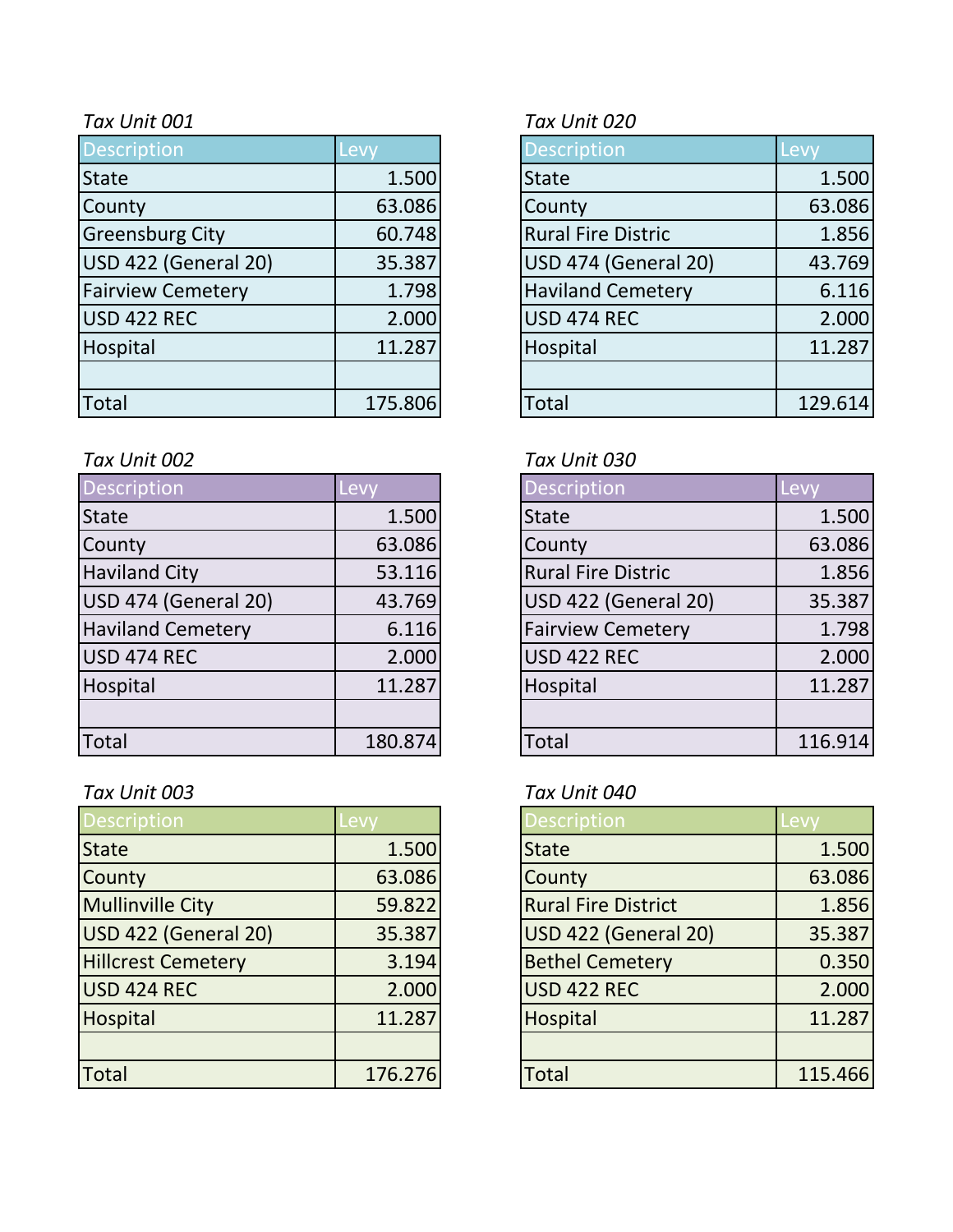| <b>Description</b>         | Levy    | <b>Description</b>         | Levy    |
|----------------------------|---------|----------------------------|---------|
| <b>State</b>               | 1.500   | <b>State</b>               | 1.500   |
| County                     | 63.086  | County                     | 63.086  |
| <b>Rural Fire District</b> | 1.856   | <b>Rural Fire District</b> | 1.856   |
| USD 422 (General 20)       | 35.387  | USD 422 (General 20)       | 35.387  |
| <b>Bethel Cemetery</b>     | 0.350   | <b>Haviland Cemetery</b>   | 6.116   |
| USD 422 REC                | 2.000   | <b>USD 422 REC</b>         | 2.000   |
| Hospital                   | 11.287  | Hospital                   | 11.287  |
|                            |         |                            |         |
| Total                      | 115.466 | <b>Total</b>               | 121.232 |

# *Tax Unit 060 Tax Unit 090*

| Description                | Levy    | <b>Description</b>         | Levy    |
|----------------------------|---------|----------------------------|---------|
| <b>State</b>               | 1.500   | <b>State</b>               | 1.500   |
| County                     | 63.086  | County                     | 63.086  |
| <b>Rural Fire District</b> | 1.856   | <b>Rural Fire District</b> | 1.856   |
| USD 422 (General 20)       | 35.387  | USD 474 (General 20)       | 43.769  |
| <b>Hillcrest Cemetery</b>  | 3.194   | Soldier Creek Cemetery     | 3.276   |
| USD 422 REC                | 2.000   | <b>USD 474 REC</b>         | 2.000   |
| Hospital                   | 11.287  | Hospital                   | 11.287  |
|                            |         |                            |         |
| <b>Total</b>               | 118.310 | Total                      | 126.774 |

# *Tax Unit 070 Tax Unit 100*

| <b>Description</b>         | evy.    | <b>Description</b>         | -evy    |
|----------------------------|---------|----------------------------|---------|
| <b>State</b>               | 1.500   | <b>State</b>               | 1.500   |
| County                     | 63.086  | County                     | 63.086  |
| <b>Rural Fire District</b> | 1.856   | <b>Rural Fire District</b> | 1.856   |
| USD 422 (Genreal 20)       | 35.387  | <b>USD 422</b>             | 35.387  |
| <b>Hillcrest Cemetery</b>  | 3.194   | <b>No Cemetery</b>         | 0.000   |
| USD 422 REC                | 2.000   | <b>USD 422 REC</b>         | 2.000   |
| Hospital                   | 11.287  | Hospital                   | 11.287  |
|                            |         |                            |         |
| <b>Total</b>               | 118.310 | <b>Total</b>               | 115.116 |

# *Tax Unit 050 Tax Unit 080*

| <b>Description</b>          | Levy    |
|-----------------------------|---------|
| State                       | 1.500   |
| County                      | 63.086  |
| <b>Rural Fire District</b>  | 1.856   |
| <b>USD 422 (General 20)</b> | 35.387  |
| <b>Haviland Cemetery</b>    | 6.116   |
| <b>USD 422 REC</b>          | 2.000   |
| Hospital                    | 11.287  |
|                             |         |
| intal                       | 121.232 |

| <b>Description</b>            | <b>Lev</b> |
|-------------------------------|------------|
| <b>State</b>                  | 1.500      |
| County                        | 63.086     |
| <b>Rural Fire District</b>    | 1.856      |
| <b>USD 474 (General 20)</b>   | 43.769     |
| <b>Soldier Creek Cemetery</b> | 3.276      |
| <b>USD 474 REC</b>            | 2.000      |
| Hospital                      | 11.287     |
|                               |            |
| Total                         | 126.774    |

| Description                | Levv    |
|----------------------------|---------|
| <b>State</b>               | 1.500   |
| County                     | 63.086  |
| <b>Rural Fire District</b> | 1.856   |
| <b>USD 422</b>             | 35.387  |
| <b>No Cemetery</b>         | 0.000   |
| <b>USD 422 REC</b>         | 2.000   |
| Hospital                   | 11.287  |
|                            |         |
| <b>Total</b>               | 115.116 |